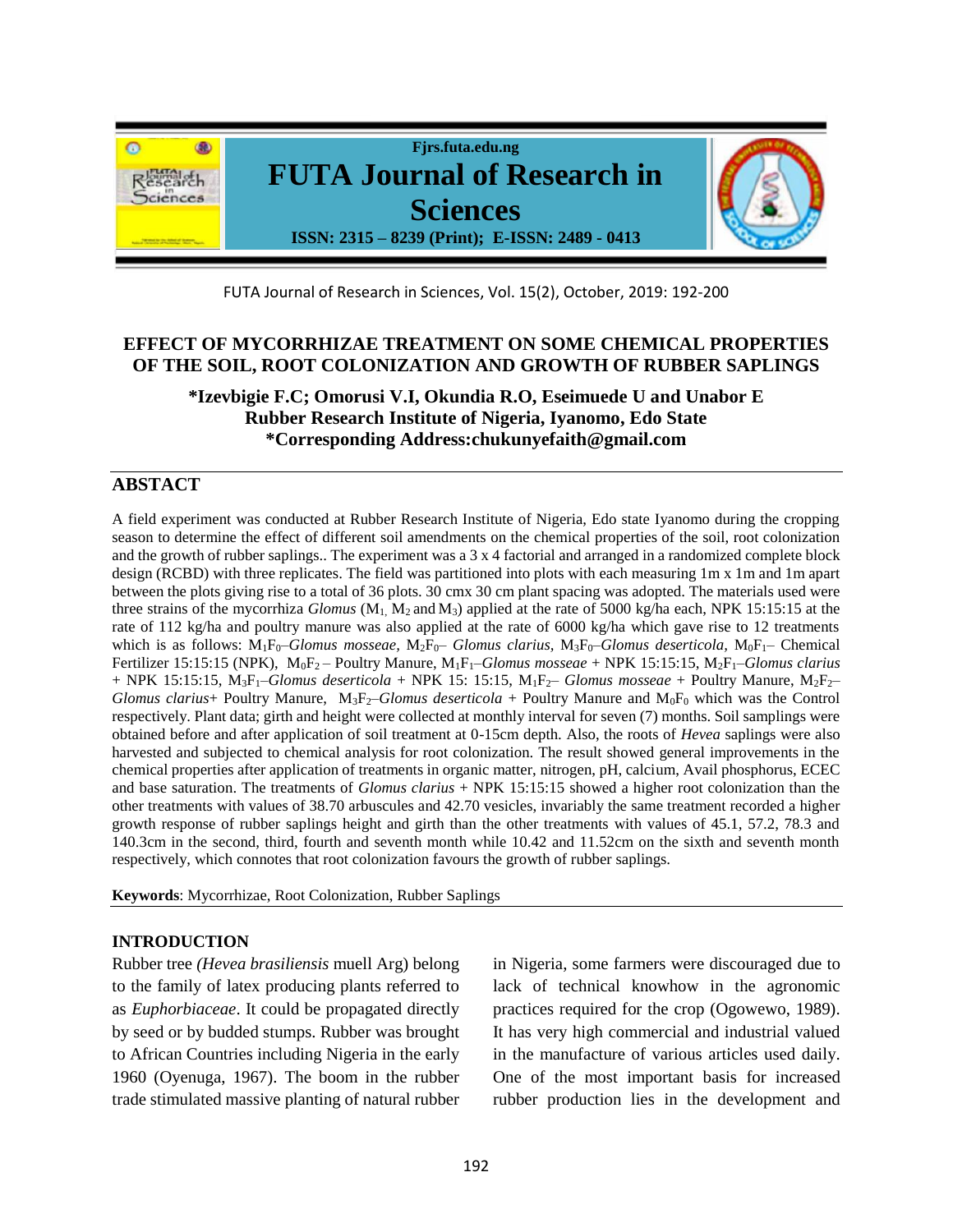effective distribution of rubber planting materials (saplings) that are high yielding, disease and wind tolerant, early maturing and high field survival rate. The fertility management of rubber at the young stage is critical to the productivity of rubber at maturity. This can only be achieved among others through proper soil fertility management in the nursery where saplings are produced. Soil infertility is a common problem in the tropics especially the soils of the rubber belt of Nigeria with few exceptions 'has sub-optimal nutrient status. They are well known for their low available phosphorus (Uzu *et al*, 1985), their nitrogen content is also low as a result of low organic matter content. The available potassium content is invariably low except in some soils in north of Calabar (Onuwaje and Uzu, 1980), hence, the need for soil improvement using fertilizer. Fertilizer if use properly enhances the productivity of rubber and their overuse can have deleterious effect on plant and soil quality (Asawalam and Ugwa, 1993). The negative consequences of the application of inorganic fertilizers have been shown in many studies (Eka *et al,* (2010). Ayoola and Adeniyan (2006) had reported that the use of inorganic fertilizer has not been helpful under intensive agriculture because it is often associated with reduced yield as a result of nutrient imbalance, leaching and pollution of groundwater, therefore in Nigeria, most rubber growing soils are predominantly sandy to sandy-loam textured in the surface area and are therefore, susceptible to nutrient losses. This necessitates the need for an alternative source of nutrient that is readily available, relatively cheap and environmentally friendly. This alternative sources of soil nutrients for this study are Arbuscular Mycorrhizae and Poultry manure respectively. Arbuscular Mycorrhizae (AM) colonizes roots of more than 80% of higher plants due to their ubiquity and symbiotic capacity to colonize roots of plants (Morera-Souze *et al*, 2003). Arbuscular Mycorrhizae are greatly implicated in nutrient uptake especially Phosphorus in most agricultural

and native plants (Haridas, 1981). While poultry manure is a waste from poultry industry, animal manures have been used effectively as fertilizers for centuries. Poultry manure has long been recognized as perhaps the most desirable of these natural fertilizers because of its high nitrogen content. In addition, manure supply's other essential plants nutrients and serve as a soil amendment by adding organic matters (Waizah, (2011). Consequently, the aim of this study is to evaluate the effectiveness of mycorrhizal as tools to increase the productivity potential of improved *Hevea* saplings. Hence, this study was conducted to determine: the effect of mycorrhizal, NPK and poultry manure on some chemical and biological properties of the soil and the effect of these soil nutrients on the root colonization of *Hevea* sapling.

### **MATERIALS AND METHODS**

The field experiment was carried out in 2015 early cropping season at the experimental site of the Soil and Plant Nutrition Division of the Rubber Research Institute of Nigeria, main station Iyanomo, Benin City, Edo State. The site-area lies between latitude  $6^{\circ}00^1$  and  $7^{\circ}00^1$  North and longitude  $5^{\circ}00^1$  and  $6^{\circ}00^1$  East of the Equator. The rainfall pattern is bimodal with the peaks in the months of July and September but the highest in July and a trough in August, the soils of this humid forest belt are mainly ultisols with pH range between 4.0 and 5.5; the soil has been described as the acid sand derived from unconsolidated grits and sand stones containing clay peds of varying proportions, this area has deep, porous, nonmottled and non-concretionary red soils (sand and sandy clay), which are moderately acid in virgin forest land with strong acid sub-soil that is deficient in plant nutrient Orimoloye, (2011), Orimoloye and Aikinbola (2013). The experiment was a 3 x 4 factorial and arranged in a randomized complete block design (RCBD) with three replicates. The field was partitioning into plots with each measuring 1m x 1m and 1m apart between the plots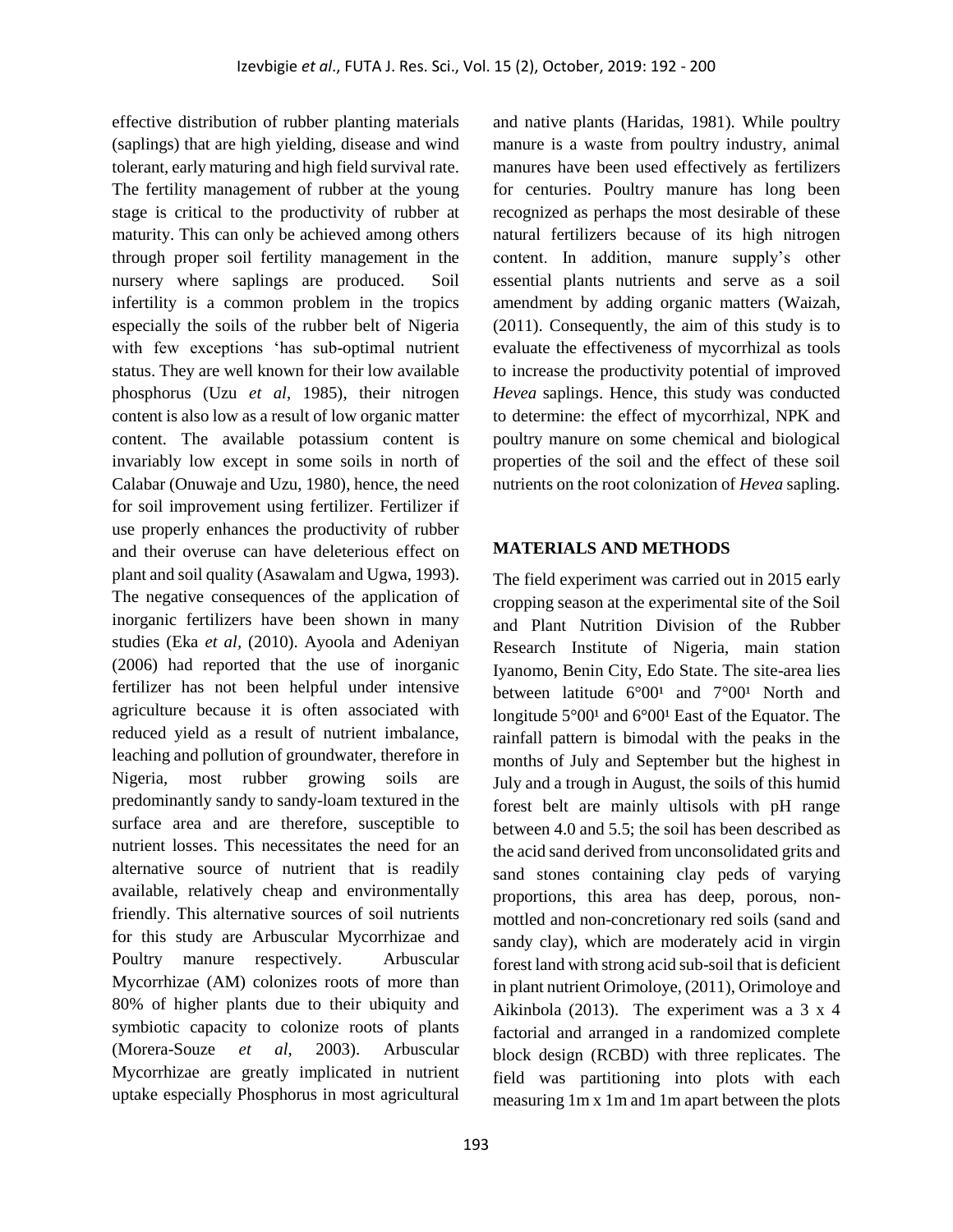giving rise to a total of 36 plots. Each plot was pulverized and prepared into beds. The materials used were three strains of mycorrhizal  $(M_1, M_2)$  and M3) applied at the rate of 5000kg/ha each, NPK 15:15:15 at the rate of 112 kg/ha and poultry manure was also applied at the rate of 6000 kg/ha which gave rise to 12 treatments which is as follows:  $M_1F_0$ –*Glomusmosseae*,  $M_2F_0$ –  $G$ *lomusclarius,*  $M_3F_0$ – $G$ *lomusdeserticola,*  $M_0F_1$ – Chemical Fertilizer 15:15:15 (NPK),  $M_0F_2$ -Poultry Manure, M1F1–*Glomusmosseae* + NPK 15:15:15, M2F1–*Glomusclarius* + NPK 15:15:15,  $M_3F_1-Glomusdeserticola + NPK$  15: 15:15,  $M_1F_2 G$ *lomusmosseae* + Poultry Manure,  $M_2F_2$ *Glomusclarius*+ Poultry Manure,  $M_3F_2$ 

 $G$ *lomusdeserticola* +Poultry Manure and  $M_0F_0$ which was the Control respectively. Plant data; girth and height were collected at monthly interval for seven (7) months. Soil samples were obtained before and after application of soil treatment from 0-15cm depth and were subjected to laboratory analysis (chemical and microbial analysis). Also, the roots of *Hevea* saplings were also harvested and subjected to chemical analysis for root colonization. All data sets were subjected to analysis of variance (ANOVA) using Genstat (2008) statistical package. The significant means were separated using Duncan Multiple Range Test (DMRT) at 5% level of probability.

### **RESULTS**

Table 1 shows the some of the physical, chemical and biological characteristics of the soil before the application of treatments.

|                         | <b>Values</b>          |
|-------------------------|------------------------|
| <b>Parameter</b>        | $0 - 15$ cm soil depth |
| Sand $(g/kg)$           | 949.80                 |
| Silt $(g/kg)$           | 7.80                   |
| Clay $(g/kg)$           | 42.40                  |
| <b>Textural class</b>   | Sand                   |
| pH                      | 4.12                   |
| Organic carbon $(g/kg)$ | 3.45                   |
| Organic matter          | 5.95                   |
| Total N $(g/kg)$        | 0.21                   |
| Available P (mg/kg)     | 3.26                   |
| Exch. Acidity (Cmol/kg) | 2.20                   |
| $K(C \text{ mol/kg})$   | 0.29                   |
| Na $(C \text{ mol/kg})$ | 0.04                   |
| Ca (C mol/kg)           | 1.60                   |
| $Mg$ (C mol/kg)         | 0.08                   |
| $ECEC$ (C mol/kg)       | 4.21                   |
| Base Saturation (%)     | 47.74                  |

#### **Table 1: Pre cropping soil physical and chemical properties of the soil**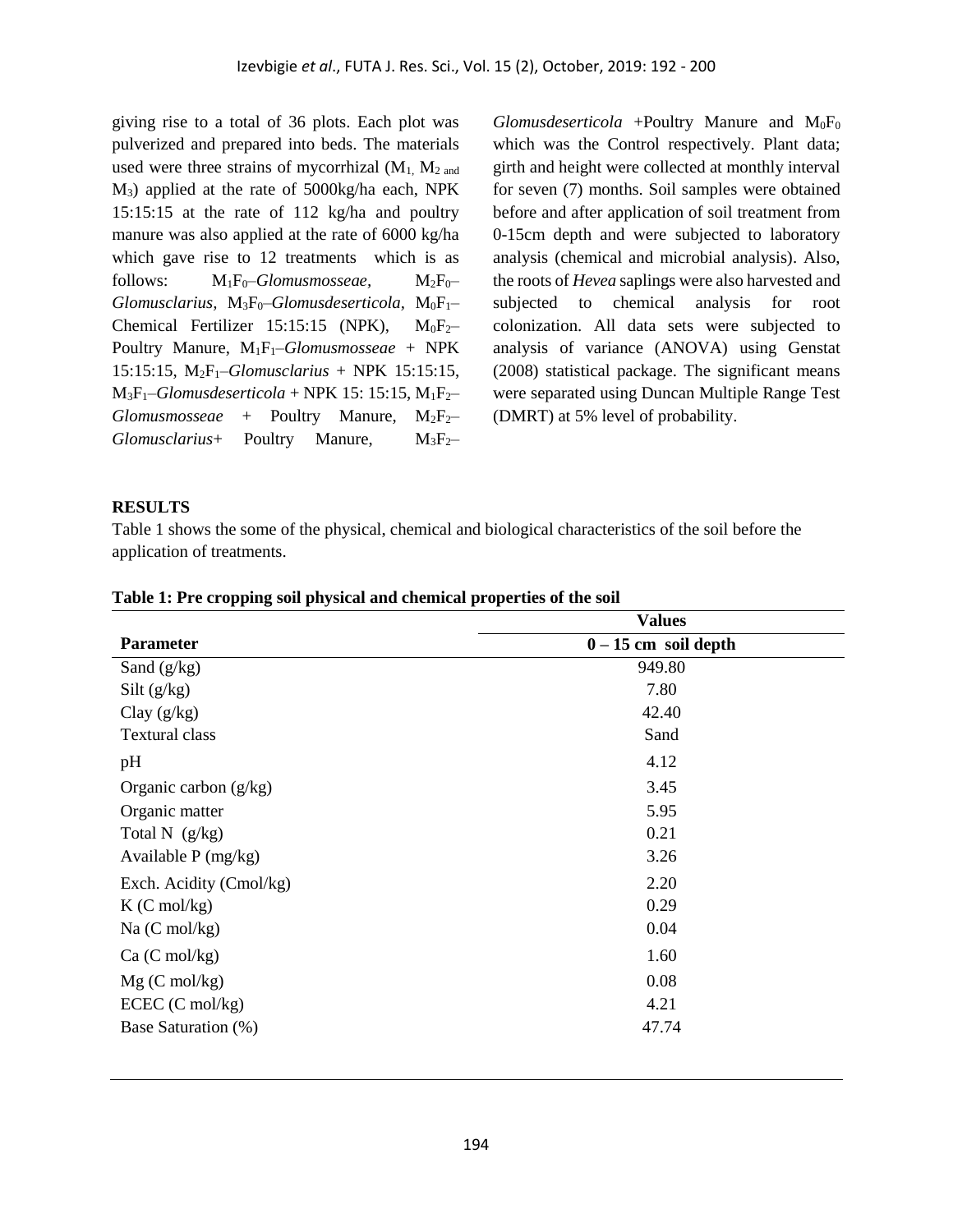### **Effect of Treatment Application on some Soil Chemical Properties**

Table 2 shows the effect of the soil amendment on some soil chemical properties (7MAA). There was a significant difference (P<0.05) among all the treatment in pH, organic carbon, organic matter, calcium, magnesium, exchangeable acidity, available phosphorus, potassium, sodium and ECEC. However there was no significant difference (P<0.05) in Nitrogen and Base Saturation, with NPK 15:15:15 recording the highest value of 98.70% base saturation, 9.36 Cmol/kg ECEC and 4.70 Cmol/kg Mg

respectively. *Glomus clarius* + *NPK 15:15:15*   $(M_2F_1)$  showed a higher value of 5.10 in pH when compared to the other treatments including control. The control  $(M_0F_0)$  showed the highest value of 4.12 and 6.98 g/kg in Organic carbon and Organic matter when compared with other treatment. while *Glomus mosseae* + poultry manure  $(M_1F_2)$ , *Glomus clarius* (M2F0)*, Glomus deserticola* + NPK 15:15:15  $(M_3F_1)$  and *Glomus clarius* + poultry manure  $(M_2F_2)$  showed a higher value of 36.40 mg/kg, 0.80 Cmol/kg, 8.00 Cmol/kg and 0.50 Cmol/kg in Avail.P, Potassium, Calcium and Exchangeable acidity than the other treatments including the control.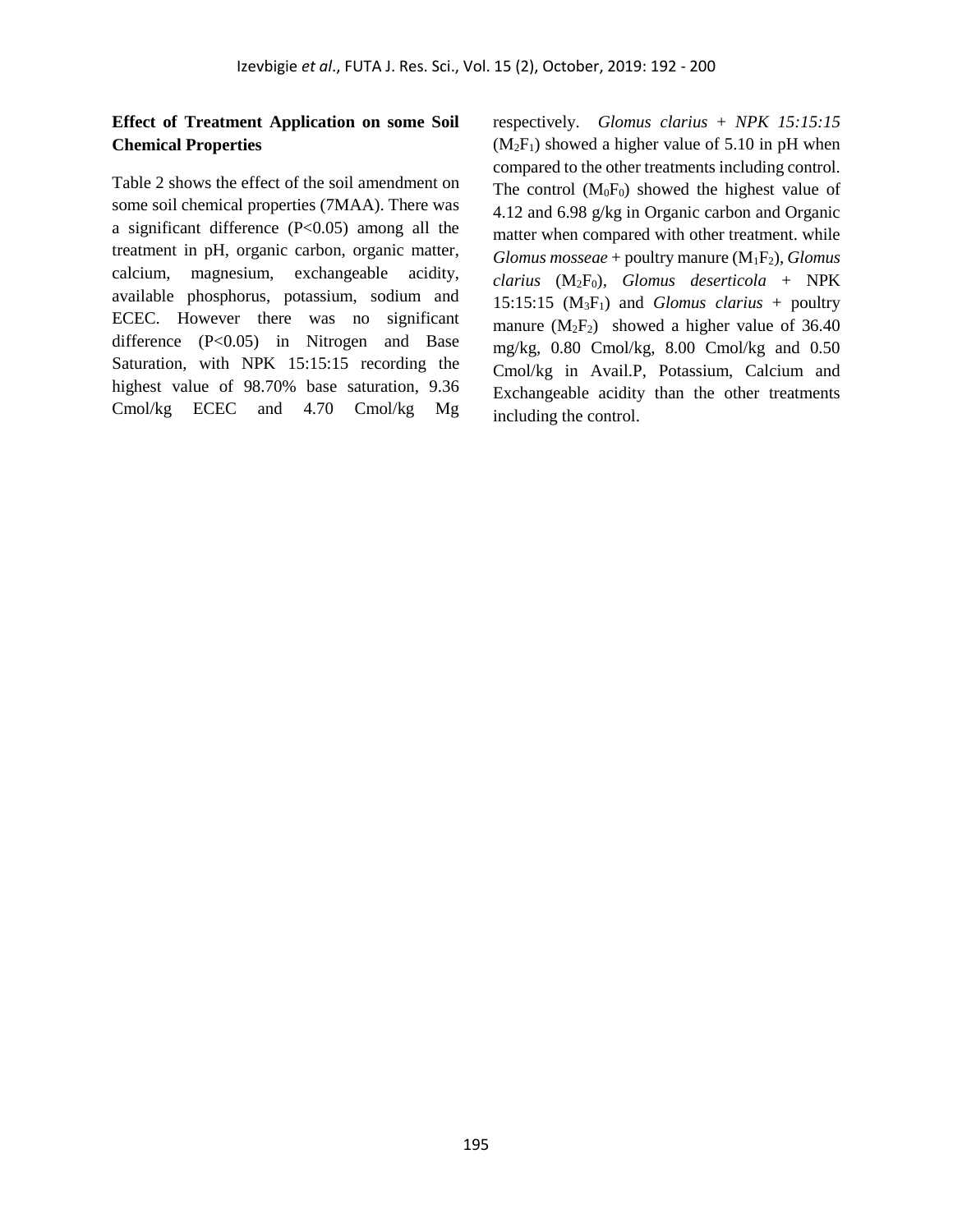| <b>Treatment</b> | pH       | ORG. C               | OM      | <b>Total N</b> | <b>Avail. P</b>                 | $\mathbf K$ | Ca      | Mg      | EA            | <b>Na</b> | <b>ECEC</b> | <b>BS</b> |
|------------------|----------|----------------------|---------|----------------|---------------------------------|-------------|---------|---------|---------------|-----------|-------------|-----------|
|                  | H2O      | -g/kg--------------- |         | mg/kg          | Cmol/kg------------------------ |             |         |         | $\frac{6}{6}$ |           |             |           |
| $M_0F_0$         | 4.44(6)  | 3.77(1)              | 6.98(1) | 0.22           | 19.60(4)                        | 0.22(6)     | 5.00(3) | 0.30(6) | 0.17(6)       | 0.65(1)   | 5.75(8)     | 98.6      |
| $M_0F_1$         | 4.53(4)  | 3.62(7)              | 6.23(9) | 0.21           | 17.80(5)                        | 0.79(2)     | 3.00(4) | 4.70(1) | 0.11(9)       | 0.65(1)   | 9.36(1)     | 98.7      |
| $M_0F_2$         | 4.22(10) | 3.88(4)              | 6.68(6) | 0.22           | 13.30(8)                        | 0.25(3)     | 7.00(2) | 0.50(5) | 0.28(3)       | 0.51(4)   | 8.04(7)     | 96.5      |
| $M_1F_0$         | 4.13(11) | 3.86(5)              | 6.64(7) | 0.21           | 17.30(7)                        | 0.79(2)     | 7.00(2) | 0.80(3) | 0.28(3)       | 0.65(1)   | 8.82(4)     | 96.8      |
| $M_1F_1$         | 4.00(12) | 3.90(3)              | 6.71(5) | 0.22           | 12.57(11)                       | 0.23(5)     | 2.52(5) | 0.80(3) | 0.16(7)       | 0.65(1)   | 8.64(5)     | 98.2      |
| $M_1F_2$         | 4.37(8)  | 3.95(1)              | 6.81(2) | 0.22           | 36.40(1)                        | 0.23(5)     | 1.00(7) | 0.30(6) | 0.45(2)       | 0.44(5)   | 2.09(12)    | 94.3      |
| $M_2F_0$         | 4.51(5)  | 3.91(2)              | 6.73(4) | 0.22           | 13.00(9)                        | 0.80(1)     | 7.00(2) | 1.70(2) | 0.24(5)       | 0.62(2)   | 9.07(2)     | 97.4      |
| $M_2F_1$         | 5.10(1)  | 3.86(5)              | 6.64(7) | 0.22           | 13.30(8)                        | 0.24(4)     | 3.00(4) | 0.10(9) | 0.24(5)       | 0.52(3)   | 4.12(9)     | 94.2      |
| $M_2F_2$         | 4.38(7)  | 3.91(2)              | 6.74(3) | 0.22           | 17.50(6)                        | 0.79(2)     | 7.00(2) | 0.40(7) | 0.50(1)       | 0.65(1)   | 8.34(6)     | 97.6      |
| $M_3F_0$         | 4.92(3)  | 3.91(2)              | 6.74(3) | 0.22           | 12.60(10)                       | 0.24(4)     | 2.00(6) | 0.60(4) | 0.16          | 0.44(5)   | 2.94(11)    | 94.6      |
| $M_3F_1$         | 4.93(2)  | 3.86(5)              | 6.64(7) | 0.22           | 20.50(3)                        | 0.21(7)     | 8.00(1) | 0.13(8) | 0.12(8)       | 0.40(6)   | 8.88(3)     | 98.6      |
| $M_3F_2$         | 4.26(9)  | 3.85(6)              | 6.63(8) | 0.22           | 34.70(2)                        | 0.21(7)     | 2.00(6) | 0.80(3) | 0.27(4)       | 0.65(1)   | 3.50(10)    | 97.7      |
| <b>Mean</b>      | 4.53     | 3.85                 | 6.68    | 0.22           | 19.07                           | 0.42        | 25.00   | 0.93    | 0.12          | 0.57      | 6.63        | 96.93     |
| <b>LSD</b>       | 0.59     | 1.10                 | 0.12    | <b>NS</b>      | 0.44                            | 0.87        | 20.7    | 0.50    | 0.24          | 0.074     | 0.26        | <b>NS</b> |

**Table 2: Effect of Treatments on Soil properties seven months after planting**

**NS=** No significant, (1), (2)…=ranking order from the highest to the lowest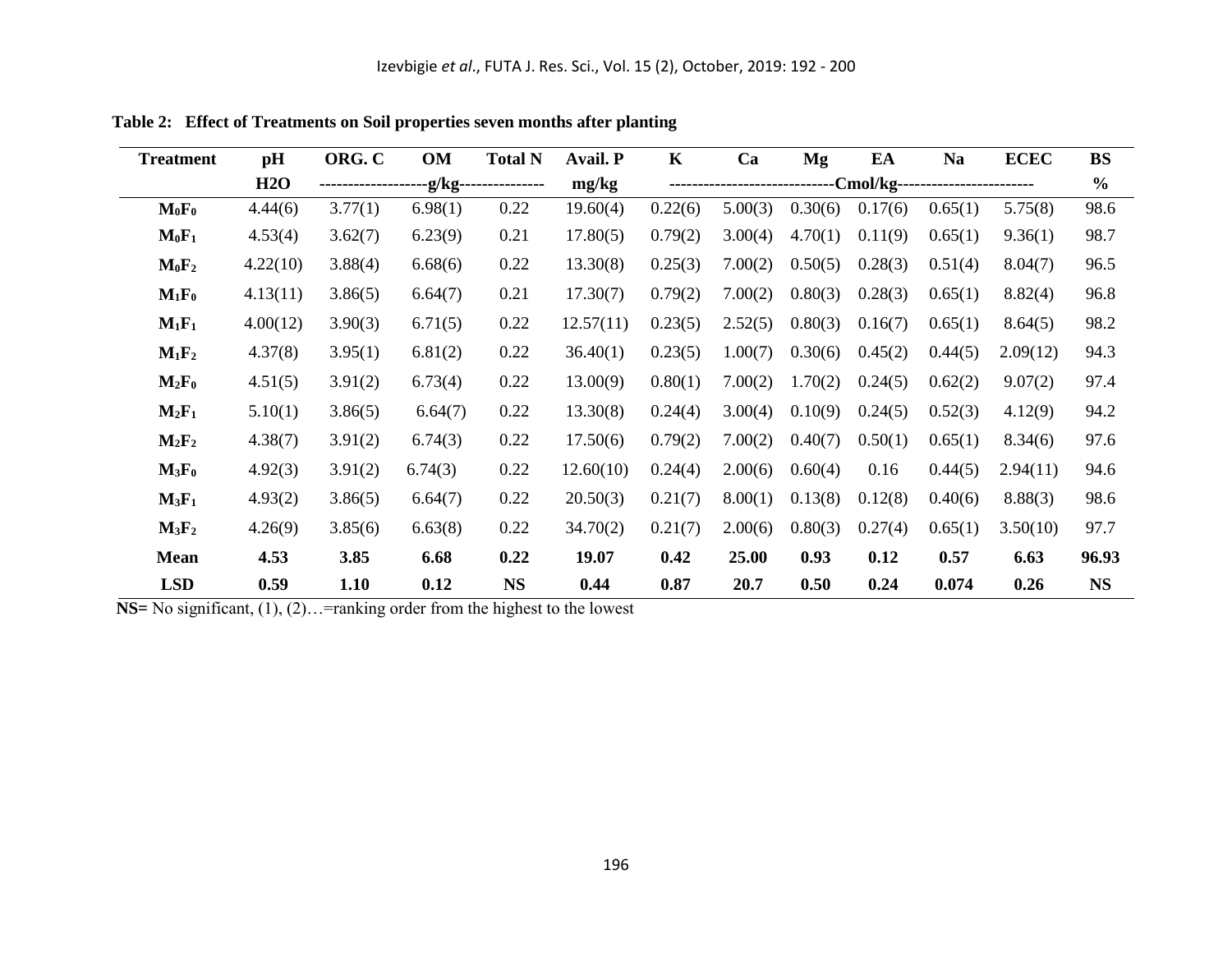### **Effect of different Soil amendments on the Height and Girth of Rubber saplings**

Table 3 and 4 shows the effects of the different treatments on the Height and Girth of rubber seedlings. In table 3, the results showed a significant difference (P<0.05) in the second, third, fourth and sixth months after application of treatments with  $M_2F_1$  having the highest value of 45.10, 57.20 and 78.30 cm than the other treatments including the control. In the fifth and seventh months there was no significant difference  $(P<0.05)$  with  $M_3F_1$  showing a higher value of 85.50 and 101.1cm in the fifth and sixth months while  $M_2F_1$  recorded a higher value of 140.3 cm than the other treatments in the seventh month. In table 4, there was a significant difference  $(P<0.05)$ in almost all the months except in the seventh month were there was no significant difference (P<0.05) with the treatments of  $M_2F_1$  recording a higher value of 11.51cm than the other treatments including the control.

 **Table 3: Effect of the different Soil amendments on the Height of Rubber saplings**

|             |          |          | <b>MAA</b> |           |          |           |
|-------------|----------|----------|------------|-----------|----------|-----------|
| <b>TRT</b>  | $2$ (cm) | $3$ (cm) | $4$ (cm)   | $5$ (cm)  | $6$ (cm) | $7$ (cm)  |
| $M_0F_0$    | 42.6(3)  | 54.8(2)  | 55.0(5)    | 84.3      | 99.6(2)  | 106.0     |
| $M_0F_1$    | 40.1(6)  | 52.6(3)  | 64.0(3)    | 76.3      | 88.4(5)  | 110.8     |
| $M_0F_2$    | 40.6(4)  | 38.6(7)  | 54.3(6)    | 65.7      | 81.4(8)  | 101.2     |
| M1FO        | 28.0(10) | 34.5(10) | 34.7(11)   | 51.1      | 52.0(12) | 73.8      |
| <b>M1F1</b> | 28.5(9)  | 25.0(12) | 41.7(10)   | 56.3      | 71.2(9)  | 85.7      |
| $M_1F_2$    | 23.1(12) | 36.5(9)  | 50.7(7)    | 77.8      | 83.6(6)  | 90.4      |
| <b>M2F0</b> | 36.8(7)  | 44.7(6)  | 55.0(5)    | 81.2      | 89.3(3)  | 94.7      |
| $M_2F_1$    | 45.1(1)  | 57.2(1)  | 78.3(1)    | 79.2      | 89.1(4)  | 140.3     |
| $M_2F_2$    | 30.9(8)  | 37.0(8)  | 43.1(9)    | 54.9      | 55.3(11) | 80.1      |
| $M_3F_0$    | 23.3(11) | 31.8(11) | 43.7(8)    | 52.0      | 64.8(10) | 87.5      |
| $M_3F_1$    | 40.2(5)  | 50.3(4)  | 64.7(2)    | 85.5      | 101.1(1) | 111.4     |
| $M_3F_2$    | 44.3(2)  | 47.6(5)  | 61.7(4)    | 74.5      | 83.2(7)  | 109.8     |
| <b>Mean</b> | 35.29    | 42.55    | 53.91      | 69.9      | 80.75    | 98.45     |
| <b>LSD</b>  | 13.87    | 24.62    | 26.69      | <b>NS</b> | 41.32    | <b>NS</b> |

 **(1),(2)..., ranking order, NS= not significant, MAA= months after application**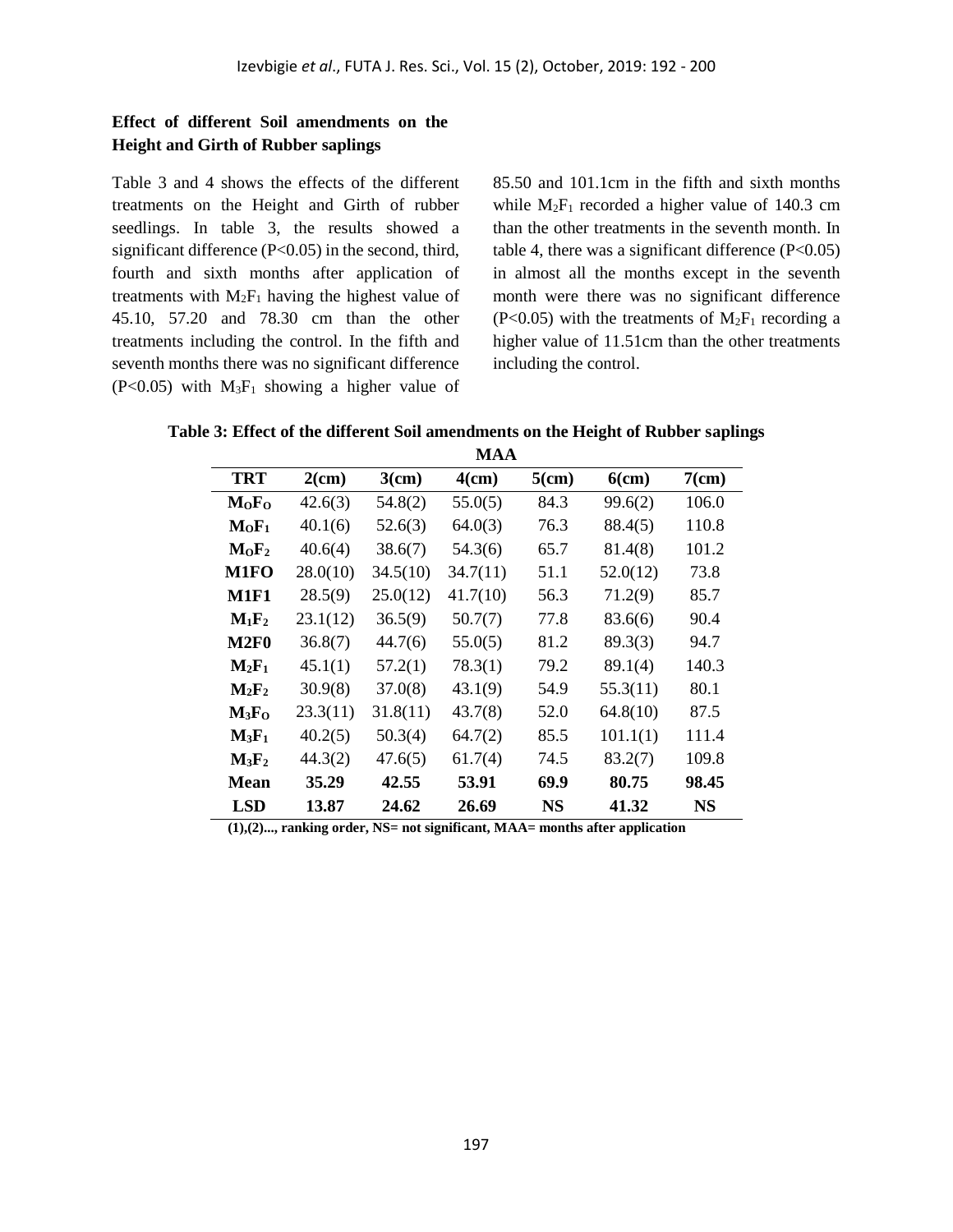|             |          |          | <b>MAA</b> |          |          |           |
|-------------|----------|----------|------------|----------|----------|-----------|
| <b>TRT</b>  | $2$ (cm) | $3$ (cm) | $4$ (cm)   | $5$ (cm) | $6$ (cm) | $7$ (cm)  |
| $M_0F_0$    | 4.81(3)  | 6.20(1)  | 7.98(1)    | 9.17(5)  | 9.65(3)  | 10.40     |
| $M_0F_1$    | 3.76(7)  | 3.83(9)  | 5.78(10)   | 9.43(2)  | 9.53(5)  | 9.97      |
| $M_0F_2$    | 5.01(2)  | 6.20(1)  | 7.51(3)    | 10.21(1) | 10.34(2) | 10.51     |
| $M_1F_O$    | 4.60(5)  | 5.28(6)  | 6.24(8)    | 9.20(4)  | 6.83(11) | 10.48     |
| $M_1F_1$    | 3.76(7)  | 3.83(9)  | 5.78(10)   | 7.43(9)  | 8.47(7)  | 9.97      |
| $M_1F_2$    | 3.72(8)  | 5.03(7)  | 5.80(9)    | 7.72(7)  | 8.40(8)  | 8.80      |
| $M_2F_0$    | 4.60(5)  | 5.28(6)  | 6.24(8)    | 9.20(4)  | 9.52(4)  | 10.48     |
| $M_2F_1$    | 5.01(2)  | 6.16(2)  | 7.01(5)    | 8.69(8)  | 10.42(1) | 11.52     |
| $M_2F_2$    | 4.62(4)  | 5.64(5)  | 6.34(6)    | 6.94(11) | 8.15(9)  | 8.36      |
| $M_3F_0$    | 3.69(9)  | 4.25(8)  | 6.27(7)    | 6.95(10) | 7.44(10) | 9.34      |
| $M_3F_1$    | 5.54(1)  | 5.82(4)  | 7.85(2)    | 9.38(3)  | 9.05(6)  | 9.34      |
| $M_3F_2$    | 4.11(6)  | 6.15(3)  | 7.39(4)    | 8.92(6)  | 9.52(4)  | 9.74      |
| <b>Mean</b> | 4.44     | 5.31     | 6.68       | 8.94     | 8.63     | 9.36      |
| <b>LSD</b>  | 1.52     | 1.93     | 2.16       | 3.08     | 2.56     | <b>NS</b> |

 **Table 4: Effect of the different Soil amendments on the Girth of Rubber saplings**

 **(1),(2)..., ranking order, NS= not significant, MAA= months after application**

### **Effect of different Soil Amendments on the Root Colonization of** *Hevae* **sapling**

The Vescicle and the Hyphae showed a significant difference (P<0.05) among the treatments, with  $M_2F_1$  (*Glomus clarius* + NPK 15:15:15) and  $M_3F_1$ (*Glomus deseticola* + *NPK 15:15:15)* showing a higher value of 42.70 in vescicle, and 42.70 in hyphae among the treatments including the control (Table 5). While in Arbuscular in the root colonization there was no significant difference (P<0.05) among the treatments with M2F<sup>1</sup> (*Glomus clarius* + NPK 15:15:15) also recording a higher value of 38.70 when compared with the other treatments respectively.

| Table 5: Effect of soil amendments on the root colonization of <i>Hevae</i> sapling |  |  |  |
|-------------------------------------------------------------------------------------|--|--|--|
|-------------------------------------------------------------------------------------|--|--|--|

| <b>Treatment</b> | ABS   | VES       | HYP      |
|------------------|-------|-----------|----------|
| $M_0F_0$         | 26.70 | 29.30(5)  | 21.30(7) |
| $M_0F_1$         | 22.70 | 22.70(8)  | 30.70(3) |
| $M_0F_2$         | 33.30 | 26.70(7)  | 25.30(6) |
| $M_1F_0$         | 30.70 | 30.70(4)  | 34.70(2) |
| $M_1F_1$         | 28.00 | 33.30(3)  | 29.30(4) |
| $M_1F_2$         | 22.70 | 21.30(9)  | 29.30(4) |
| $M_2F_0$         | 22.70 | 18.70(10) | 21.30(7) |
| $M_2F_1$         | 38.70 | 42.70(1)  | 29.30(4) |
| $M_2F_2$         | 29.30 | 29.30(5)  | 28.00(5) |
| $M_3F_0$         | 34.70 | 28.00(6)  | 30.70(3) |
| $M_3F_1$         | 32.00 | 36.00(2)  | 42.70(1) |
| $M_3F_2$         | 26.70 | 26.70(7)  | 34.70(2) |
| Mean             | 29.70 | 28.80     | 29.80    |
| LSD              | NS    | 16.88     | 17.70    |

 **ABS= Arbuscular, VES= Vesicles, HYP= Hyphae, (1),(2)...= ranking order.**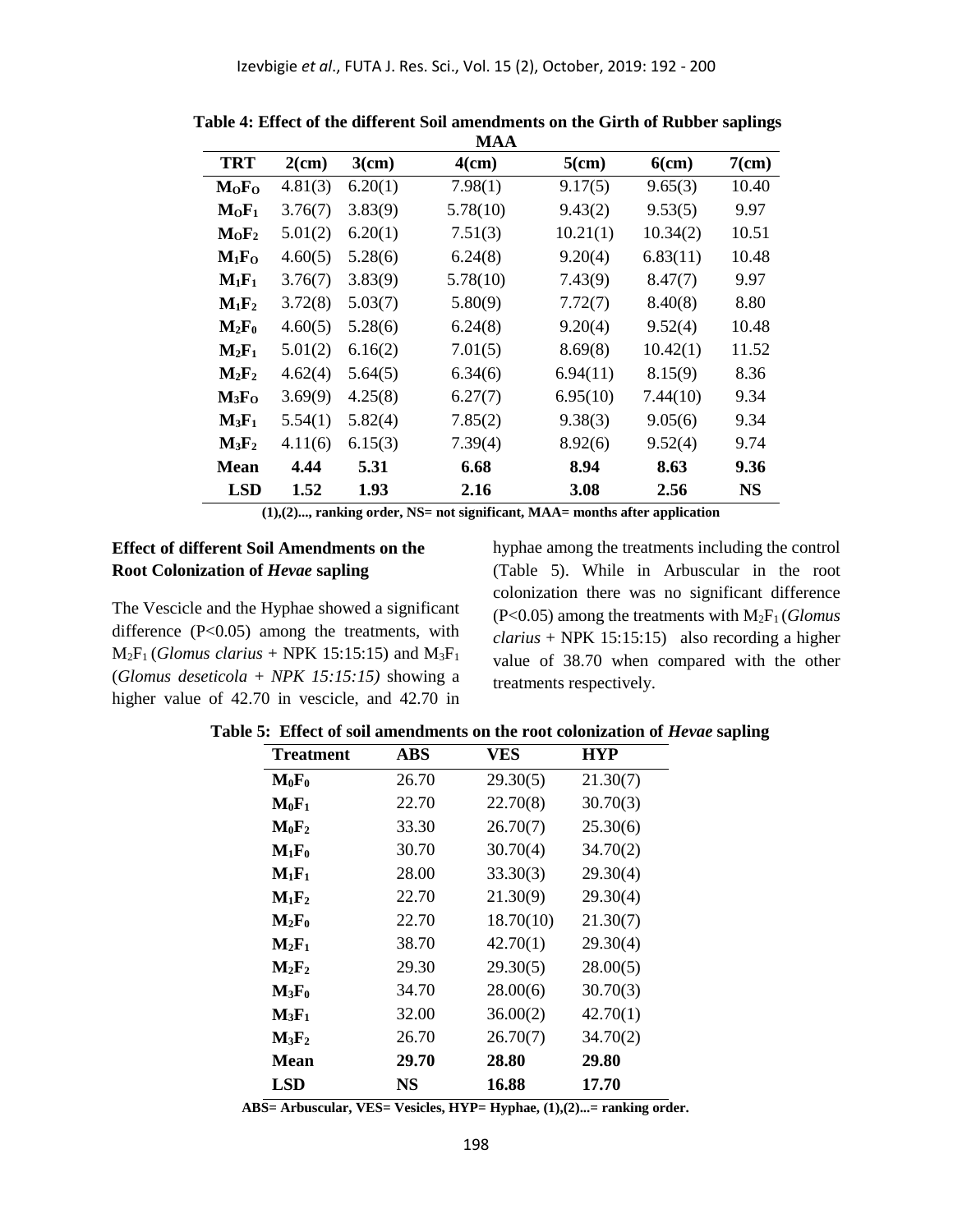#### **DISCUSSION**

The result of the soil chemical properties before and after application of the treatments showed improvement in the general soil chemical properties when compared with the values before application of treatments, which may be ascribed to the application of the different treatments. According to the report of Brady and Weil, (1999) that the addition of fertilizers, (organic and inorganic) increase the nutrient pool of the soil. With regard to root colonization all sapling root segments analysed were colonized to AMF, with the occurrence of hyphae, vesicles and arbuscules in association with the roots. The results were similar to those found by Breuninger *et al.*, (2000) and Morera-Souze *et al.,* (2003). These symbiotic relationships were evident in the height and girth of rubber saplings that was investigated. It shows that the treatments with the highest root colony recorded the highest value in the girth and height of rubber sapling, which may be viewed that root colonization aided the growth response of rubber saplings. This agrees with the findings of Lambert *el al*, (1979) that fungi forms structures known as arbuscules and vesicles, which transfer and store nutrients to their host plant, that in both types of association, the host plant provides sugars and other food for the fungi while in return receives essential mineral nutrients that the fungi absorb from the soil. And also Gilbert *et al*, (1994) corroborated these findings that most species of fungi in soils from the tropics forms these endomycorrhizal associations on most roots of agronomic crops as well as important tree crops as cacao, coffee and rubber.

### **CONCLUSION**

There was a general improvement in the chemical and biological properties of the soil through the addition of the different soil amendment (organic and inorganic) fertilizer on the soil. These symbiotic relationships were evident in the height and girth of rubber seedlings that was investigated. Its shows that the treatments with the highest root colony recorded the highest value in the girth and height of rubber seedlings, which may be viewed that root colonization aided the growth response of rubber seedlings. However, it was noted that root colonization favours the growth parameters of rubber saplings that was investigated.

#### **REFERENCES**

- **Asawalam, D.O.K. and I.K. Ugwa, (1993).** Some soils of Northern Bendel state and their potentials for growing rubber. *Indian Journal of Natural Rubber Research,* (12); 77-85
- **Ayoola, O. T. and O. N. Adeniyan (2006).** Influence of poultry on yield and yield components of crops under different cropping systems in South west Nigeria. *African J. Biotechnology*, 5:1386-1392
- **Brady N.C and Weil, R.R. (1999).** The nature and properties of soils  $12<sup>th</sup>$  ed. 1999, 1996 by Prentice Hall. Inc. Simon and Schuster. A Viacom company upper saddle river. New Jersey. pp: 326-327
- **Breuninger. M; Einig. W; Magel. E; Cardose. E and Hampp. R. (2000)** mycorrhiza of Brasil pine plant biology J*. of Soil Sci.* vol 2, pp 4- 2000
- **Eka. H.D; S.Y. Tajul Ari and W.A Wan Nadah, (2010)**. Potential use of Malaysian Rubber (*Hevea brasilensis*) seed as food, feed and bio fuel lnt/ food Res.) , 17: 527-534
- **Gensat Statistical software package 8.0 (2008).** Lewes Agricultural Station, Rostamsted UK..
- **Gilbert. G. S., J. Handelsman and J.L. Parke. (1994)**. Root Camouflage and disease control, *Phytopathology*, 84: 222-225
- **Haridas G. 1981**. Selection, Preparation of Nurseries, in training manual in soil Management and Nutrition of *Hevea*. Rubber Research Institute of Malaysia, Kuala Lumpur, pp150-161
- **Lambert. D.H; D.E. Baker and H. Cole, Jr. (1979).** The Role of Mycorrhizae in the interactions of phosphorus with zinc, copper